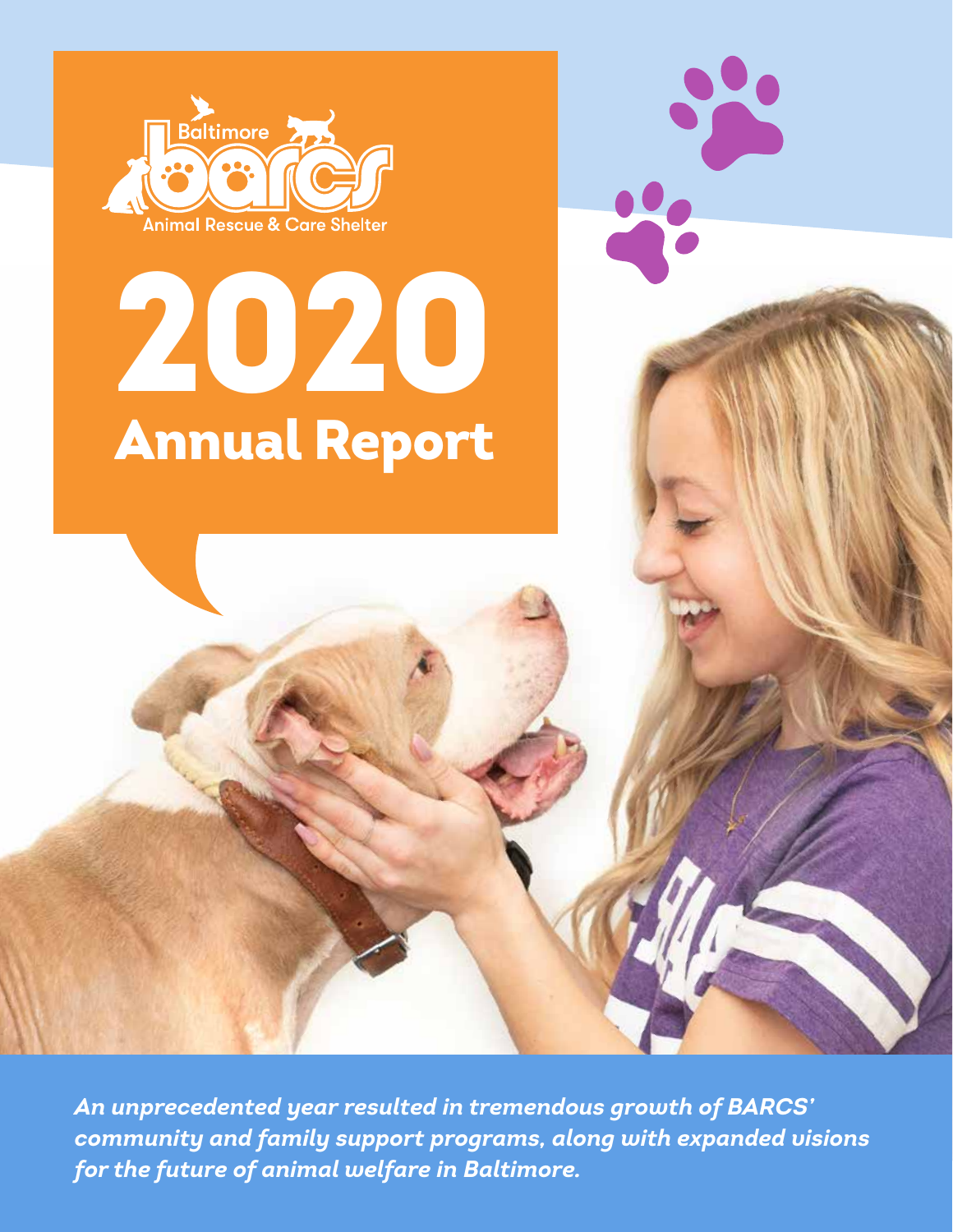

## Contents

- 2 Annual Letter from Our Founder
- 3 "Under Our Roof:" Significant Numbers in 2020
- 4 Vitual Adoptions in 2020
- 5 Annual Outcomes Report
- 7 "Family Comes First" Our Community Support Programs
- 9 Year in Review Timeline
- 11 Program Spotlight: Franky Fund
- 13 A Letter to Our Foster Families
- 14 Financial Report for Fiscal Year 2019/2020

## Organization Information

Baltimore Animal Rescue and Care Shelter (BARCS) **Tax ID: 86-1130456**

## Our Board Leadership

**Alicia L. Shelton (Chair)** Esq., Zuckerman Spaeder LLP

**Kathy Harvey (Past Chair)** Founder and President, Harvey Agency

**Dr. Jay McDonnell, DACVIM (Vice Chair)** Veterinary Neurology and Imaging of the Chesapeake

**Katherine Turner (Treasurer)** Financial Software Consultant, Kaufman, Hall & Associates LLC

**Joe De Francis (Secretary)** Retired, Former CEO of the Maryland Jockey Club

**Eric Bernthal** Retired Attorney, Lantham & Watkins; Former Board Chair, Humane Society of the United States (HSUS)

**Frank D. Boston, III** Esq., Law Offices of Frank D. Boston, III

**Jennifer Brause** Founder and Executive Director, BARCS

**Dr. Letitia Dzirasa** Baltimore City Health Commissioner

**Don Rae** Partner of Saul, Ewing, Arnstein & Lehr LLP

**Janice Silvers** Retired Special Education Teacher

**Julianne Tarver** Esq., Maryland Legal Aid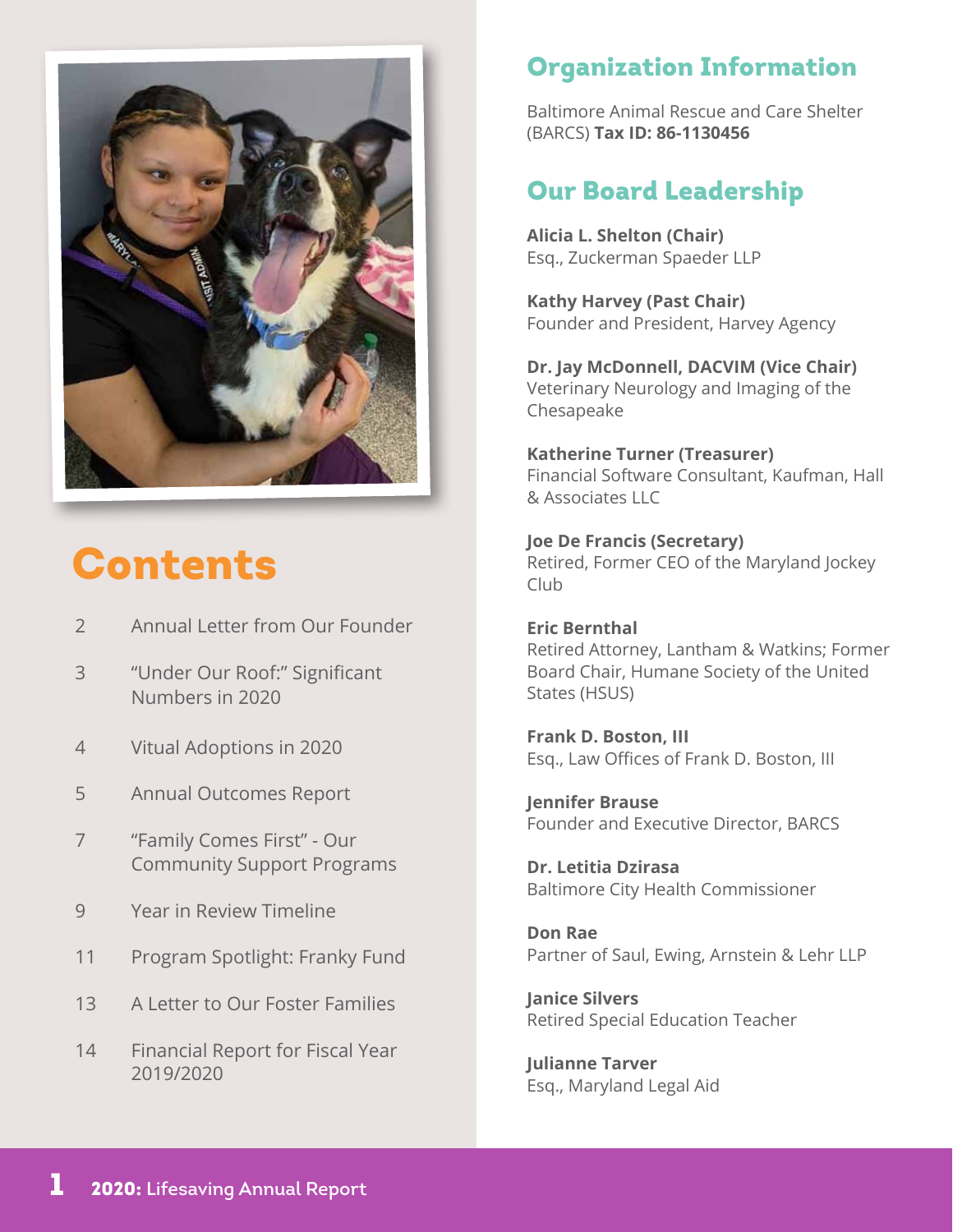## Dear Friends, \*\*

How does one define gratitude? For me, it's a deep feeling that no combination of words could ever adequately express. From the moment I walked into our old shelter on Stockholm Street, and every single lifesaving, often difficult, and miraculous day in between, our community has shown that they care deeply about animals in need.

 The feeling of gratitude continued to grow in 2020 for all of us at BARCS. This pandemic year brought many uncertain moments where we were not sure if we were going to be able to provide the same services and lifesaving programs at our shelter. It didn't matter how unpredictable the world outside got, animals with nowhere else to turn—homeless, lost, injured, abused, neglected and abandoned—still entered our shelter every single day in 2020. Each of those animals needed medical care, food, shelter, rehabilitation and a second chance. But with each uncertainty, our dedicated supporters, volunteers, adopters, staff members and community came through. Because of each of you, no animal went without this year.

 There are not enough words to describe how amazed and grateful we are for the dedication, compassion and generosity of the thousands of individuals and families who, despite their own personal struggles, unwaveringly helped us save lives in 2020. You have been a critical part in finding health and happy endings for thousands of pets in Baltimore.

 When we look back at this historical year we believe many people will remember it as the year that all of us came a little bit closer to understanding the natural patience, forgiveness, loyalty and selflessness of the animals that we serve.

 On behalf of all the voiceless pets whose lives have been saved at BARCS, we extend our warmest and sincerest gratitude to our entire community for your help in 2020.

Sincerely,

Jennifer Brause BARCS Founder and Executive Director

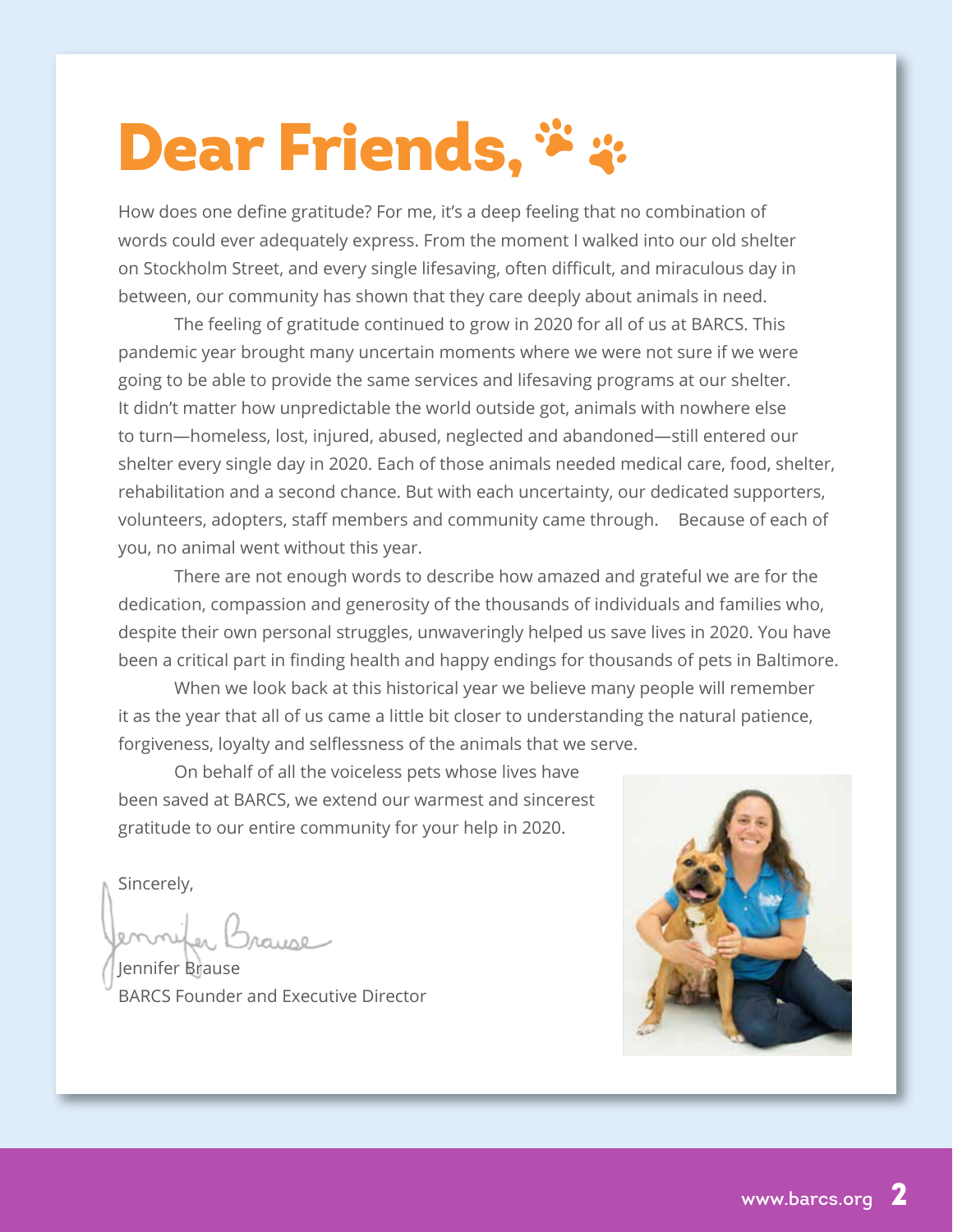



## **animals, including cats, dogs, wildlife, farm animals, exotic animals and small companion pets entered BARCS in 2020**

At BARCS, our numbers are more than just statistics. Every single one is a life saved, an hour volunteered or resources received by a member of our community. That's what BARCS is all about: thousands of individual moments, choices and successes that make up the bigger picture. And, while 2020 was far from a typical year, community support allowed us to still make big impacts in our lifesaving programs.







veterinary exams and follow-up exams were completed in 2020 for homeless shelter pets and owned pets in crisis

**ACCED FOR WE gave them second chances** 

52,00

## 7,271

animals benefitted from our training and enrichment program, which supports animals in the shelter, animals in foster care and the ongoing training needs of adopted pets

 $2,634$  sp

1,235

## $\cdots$   $\frac{1}{12}$ , 243

volunteer hours were donated, both in the shelter and from the safety of home, to care for our animals and enhance our programs

## virtual adoptions helped media adoptions respeated<br>animals find loving homes while<br>keeping our shelter staff and<br>greater community safe

animals were cared for in volunteer foster homes, with 400 additional foster homes "on deck" to help the next animal in need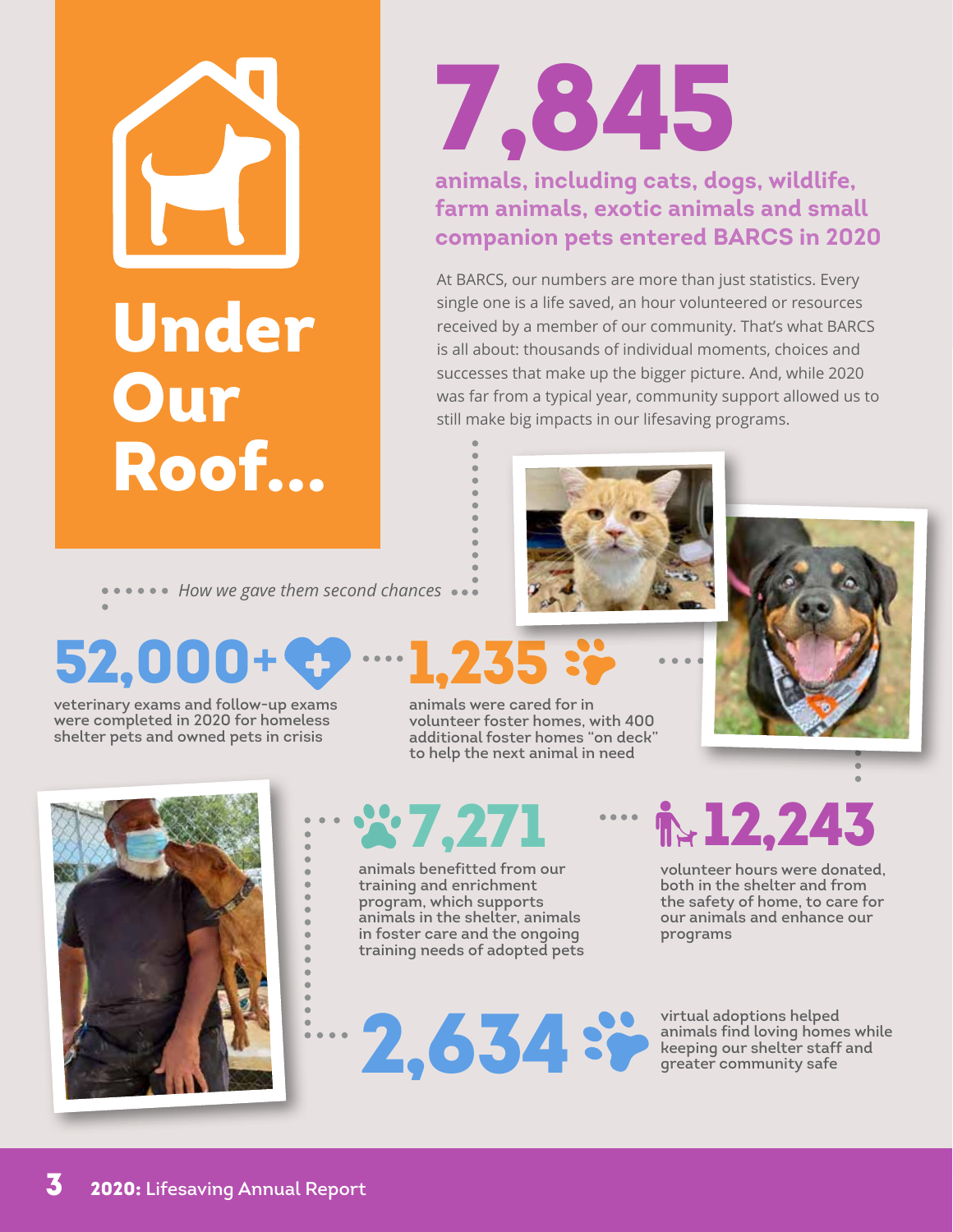# BARCS' First Virtual Adoptions!



While the world around us was shutting down, BARCS remained open as an essential livesaving service to Baltimore's animals. Animals coming in every day meant animals still needed to go out too. We pivoted almost immediately to virtual adoptions to save lives, and the results were exactly what we had hoped for: safety for our community and loving homes for life.

Adopters loved that they could use their phones and computers to first e-meet animals safely from their homes. Our foster families and adoption staff noted that adopters asked great questions to make sure they were making the right match—often prompted by getting to see the dog or cat in the foster home setting.





*Pictured (clockwise from top left): Animal name; animal name; animal name*

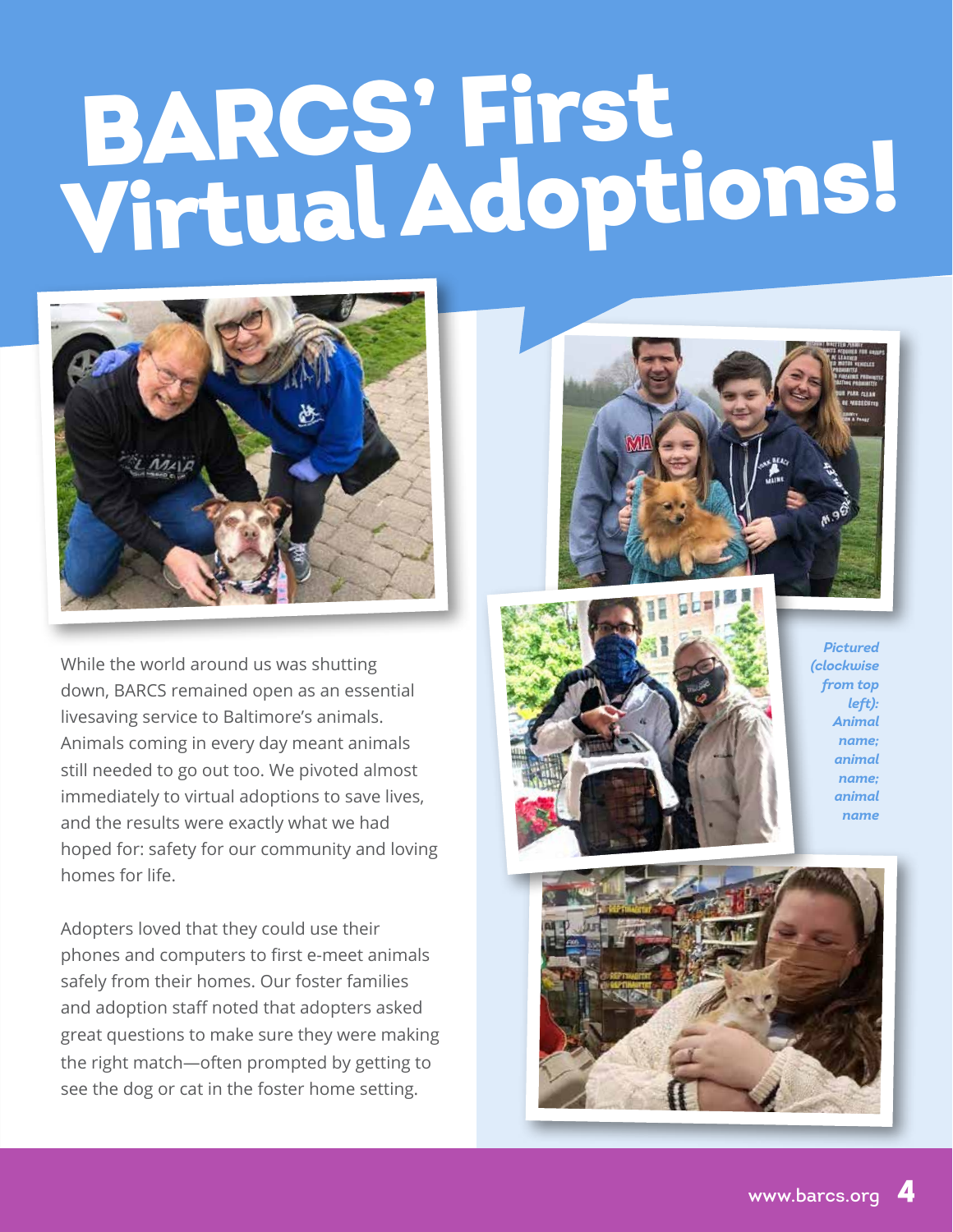## Let's Talk About Shelter Population

#### *Our numbers look different in this pandemic year. Here's why...*

At BARCS, we believe that animal sheltering must go beyond our kennels. Our mission as an organization is not just to provide short-term care and positive outcomes for homeless, unwanted and abused animals, but also to share ongoing resources with pet owners in our community. Each year—including the 2020 pandemic year— BARCS strives to help more animals with the ultimate goal of saving all healthy and treatable animals. However, as intake prevention resources grow and our shelter increasingly takes in harder to place animals due to old age, medical or behavior issues, our live release rate may lower.

 The COVID-19 pandemic forced BARCS to change our operations. One of these adjustments meant that we limited our intake to emergency cases only. Healthy, adoptable animals who had loving families were kept out of the shelter with the help of our Community Resource department. The animals who came into our care were in true crisis: animals with no owners, medical needs, severe behavioral issues and signs of abuse and neglect. This shift in our

## 2020 Dog & Cat Outcomes Report

| <b>Animal Count at Beginning of the Year</b>                                             | 224   |
|------------------------------------------------------------------------------------------|-------|
| <b>Total Intake for 2020</b>                                                             | 6,896 |
| Adoption                                                                                 | 2,634 |
| <b>Returned to Owner</b>                                                                 | 555   |
| Transfered to Partner Agency <sup>1</sup>                                                | 1,145 |
| (Community Cats returned altered<br>Return to Field 2<br>and healthy to thriving colony) | 1,572 |
| Died/Lost in Care 3                                                                      | 32    |
| Euthanasia at Owner's Request 4                                                          | 241   |
| Euthanasia All Other Than Owner's Request 5                                              | 766   |
| <b>Total Dispositions/Outcomes</b>                                                       | 6,945 |
| <b>Animal Count at End of the Year (Still in Care)</b>                                   | 175   |
| <b>Positive Yearly Outcome (Save Rate)</b>                                               | 88.7% |

*\* Chart notes 1-5 can be found on page 6.*

population is reflected in our outcome data, which has resulted in a slight decrease in our live release rate. In 2019, our save rate was 90%; in 2020, it was 88.7%.

 It's important to keep in mind that this number, 88%, does not include the thousands of animals who were never admitted to our shelter. These pets would be adoptable; but more often

than not, they come from homes where they are greatly loved and cared for. Unfortunately, their humans are in

*(Continued on page )*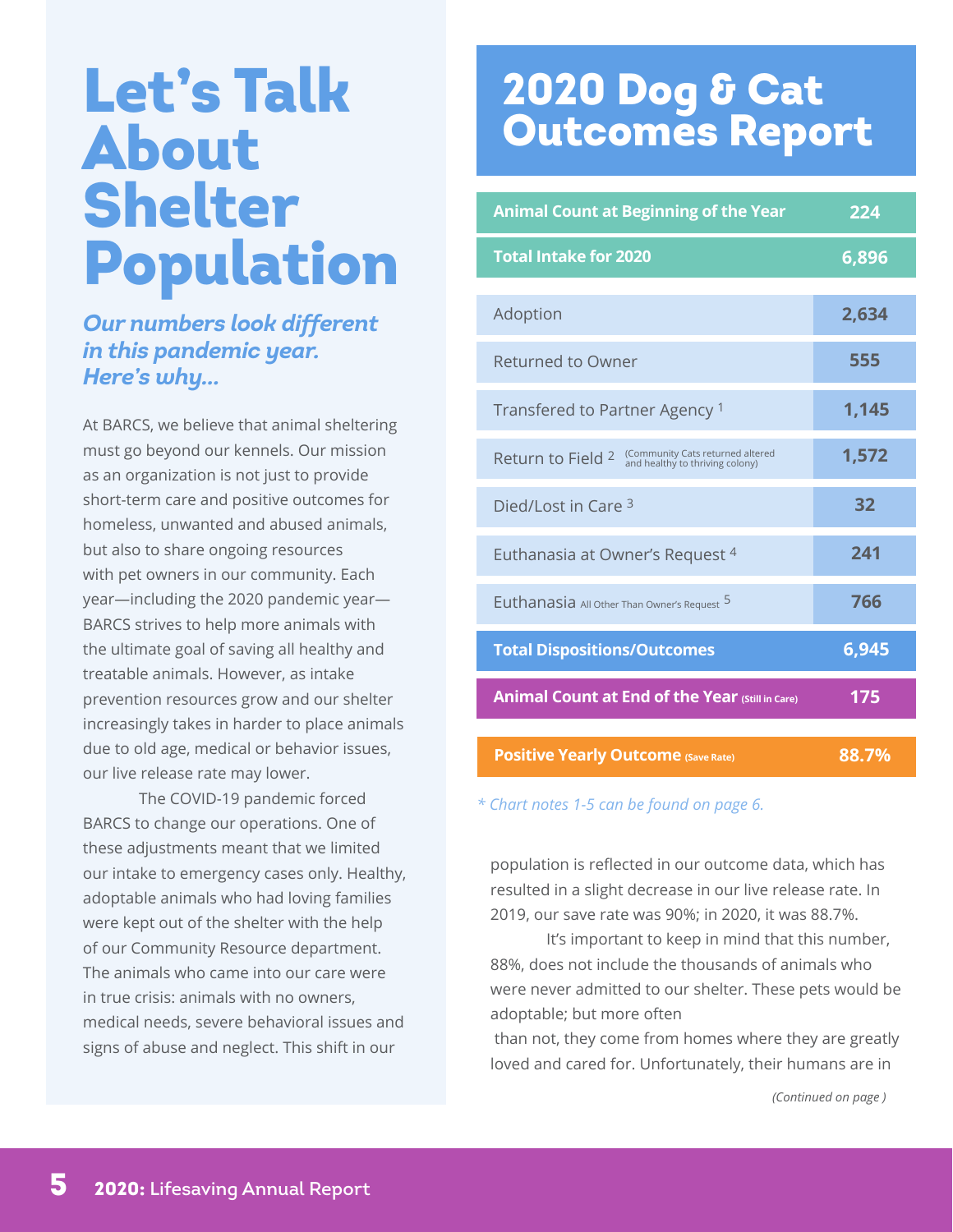#### *(Continued on page )*

a personal crisis, which is why they reached out to BARCS. Instead of forcing these people to give up their pet only to be adopted by someone else, our Community Resource team assisted thousands of pet owners who were contemplating surrendering their animals. Solutions included low-cost veterinary options, food, crisis boarding and/or behavioral training.

By developing strategies to keep pets in their homes and strengthen the bond between families and their furry friends, we are able to promise our kenneling space and intake admissions to animals who are truly in crisis.



### **\* Chart Notes from the 2020 Animal Outcomes Report (From Page 5)**

*BARCS calculates positive yearly outcomes and follows record keeping practices as set forth by the Asilomar Accords, a universal data matrix for shelters and rescues to track and report critical data. Asilomar Accords do not include owner requested euthanasia for unhealthy or untreatable pets when calculating shelter euthanasia percentages (see chart note 4).*

**1)** As the largest animal shelter in our state, BARCS relies heavily on our partnerships with nearby shelters and rescue groups (both locally and nationally) to aid with our high volume intake. These organizations take not only cats and dogs, but also exotic pets, farm animals and wildlife animals that come to our shelter. **2)** Previously operated by Best Friends Animal Society staff, BARCS took over the Community Cat Program on July 1, 2016. As a humane way to manage the outdoor cat population, BARCS traps, vaccinates, spays/neuters and provides additional medical care as needed to outdoor cats and then returns them to their original outdoor homes. **3)** BARCS is an open-admission shelter, which means that we take in and care for all animals that come to our door. Because of this, we get dozens of critically sick and injured animals daily. Our staff veterinarians and Franky Fund partner clinics work to save the lives of all treatable animals, but sometimes, despite our best efforts, they succumb to their injuries/illnesses. In addition, during the summer months, our shelter takes in hundreds of neonatal kittens. While most of these newborns are able to be saved with roundthe-clock care and bottle feeding, some—despite our greatest efforts— are unable to thrive. **4)** Owner requested euthanasia is a low cost public service that BARCS provides to Baltimore City pet owners in need. This program is for pets that come to our shelter that are terminally sick, suffering, unable to be treated or have a dangerous bite history. BARCS' medical team and program staff evaluate all requests for euthanasia, and if we feel those animals can be saved, they are. **5)** The most common reasons for euthanasia are animals that are aggressive, animals that are seriously sick and unable to be medically treated, and animals that have reached the end of their lifespan. Also factoring into this selection is cost-to-save, foster availability and shelter space for long-term, intensive care. BARCS saved all healthy and friendly animals again this year and continues to save more and more medical cases each year thanks to donations to our medical care funds.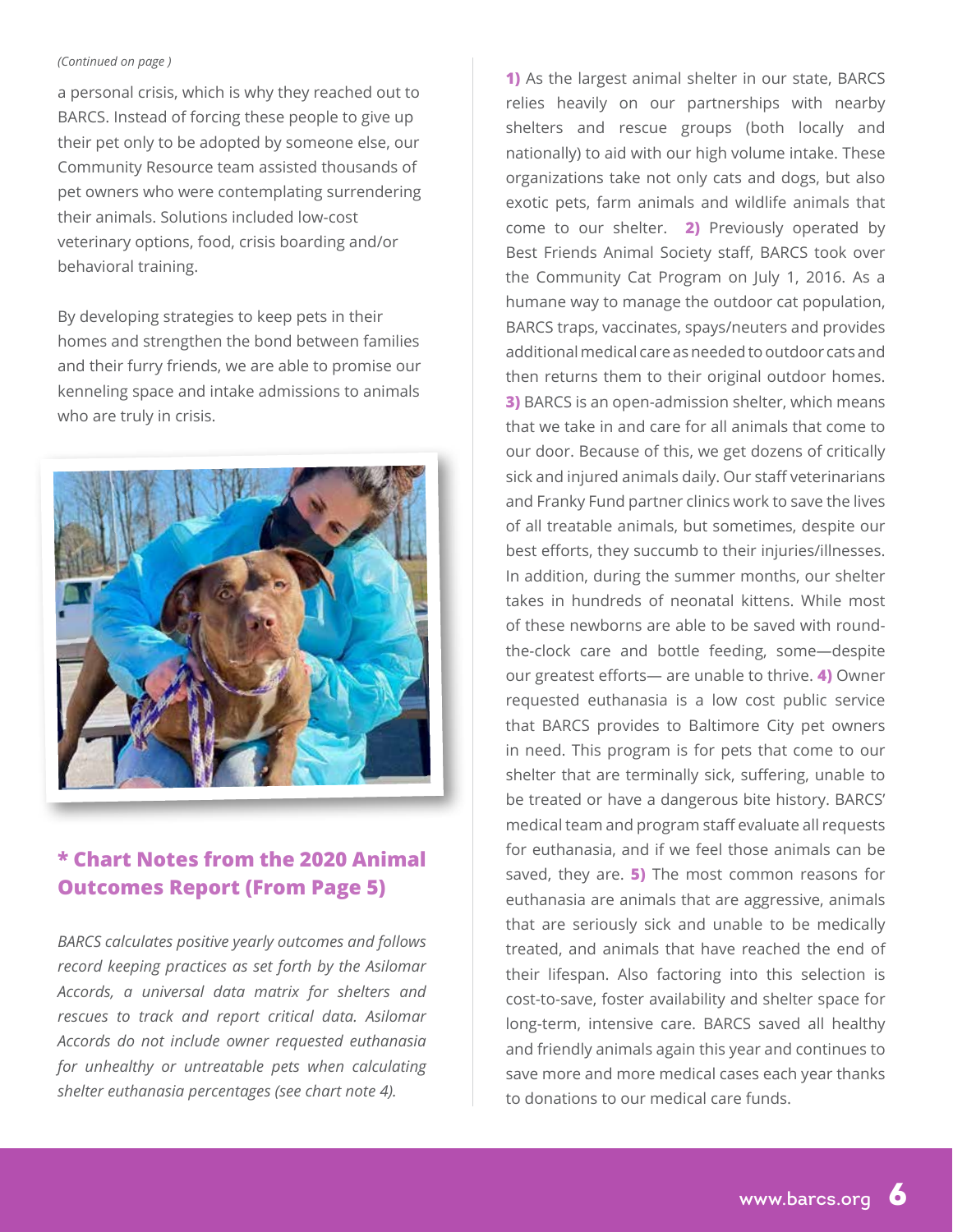# Family Comes First

2020 brought unforseen changes to the way the nation thinks about the function of "the animal shelter." BARCS welcomed this opportunity for innovation in how we serve our community.



Over the past year, the precautionary measures of COVID-19, to keep our community safe, have led to changes in the way we care for homeless animals at BARCS. The pandemic put a strong emphasis, and necessity, on keeping pets in their homes and communities and reducing the number of animals housed in kennels at our shelter.

From this global and community crisis has emerged the foundation for a better world for pets and the people who love them.

 Here in our community, most issues surrounding animal welfare, including neglect, abuse and homelessness, stem from a lack of resources, fear of judgement and lack of readily available services. BARCS is focusing our mission on animal social services, and compassionately serving families in crisis, a model that takes the best lessons learned from human social services, public health, education, animal welfare and other fields.

Along with growing our emergency and crisis boarding initiative, BARCS has several programs designed to empower our community to better care for their pets: intake prevention with low-cost or free resources; low-cost

*(Continued on page 7)*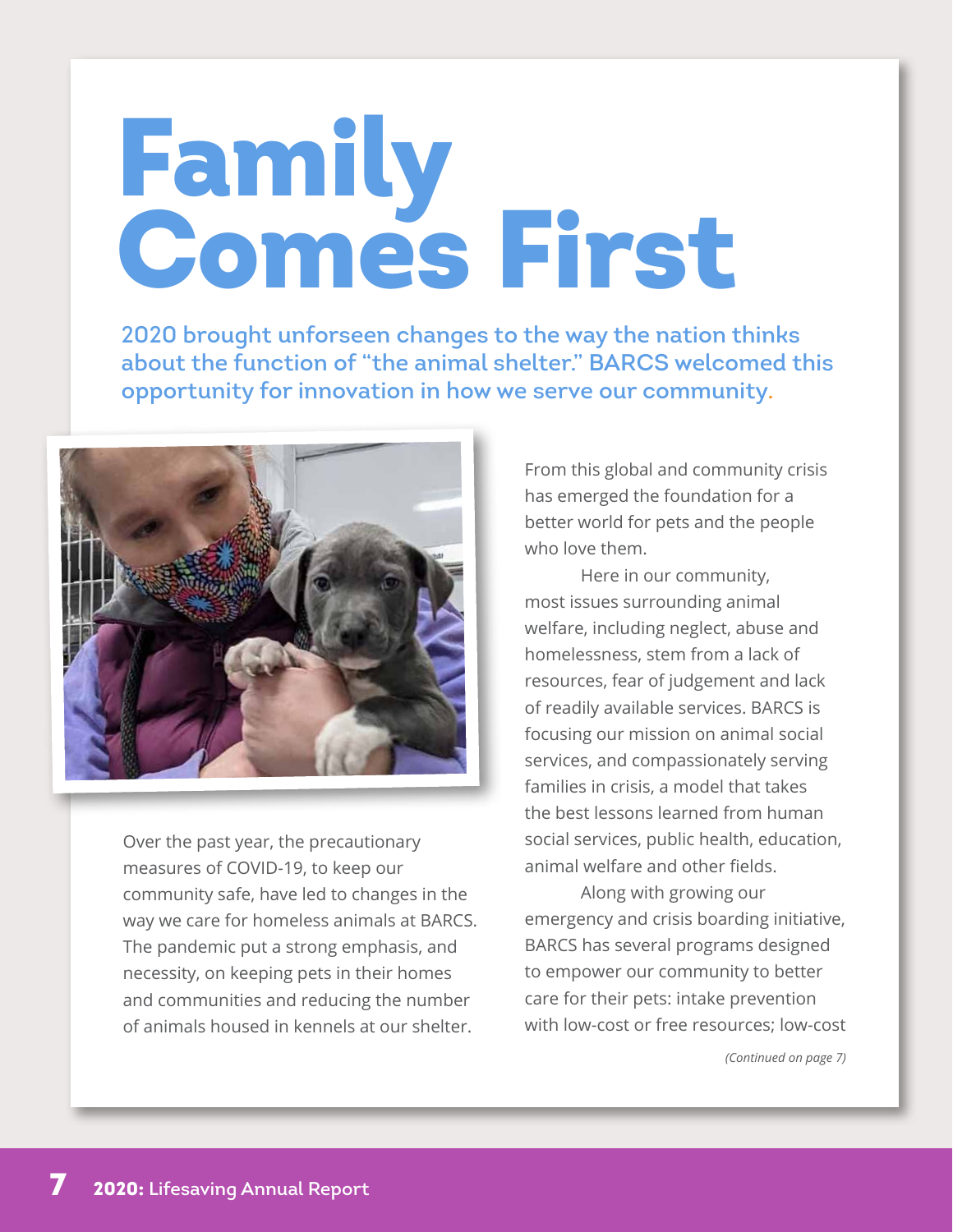#### *(Continued from page 5)*

and free community vaccine days; free TNR services for outdoor cats; and free training and behavior advice.

These lifesaving programs are working to help pet owners in need receive the care and attention their animals need, making it much less likely for them to give up their animals. When owned animals receive the resources they need, they don't end up homeless and fewer homeless animals is the ultimate goal of animal welfare!

Pets with families who love them should not find themselves homeless when resources and solutions exist to help them. Our vision for the future is to continue to grow and support programs that get lost pets home quickly, help pet owners who are struggling to meet their pets' needs, and preserve families, leaving the kennels in our shelter reserved for only those pets who truly need to be here.



## We Believe:



Pets shouldn't have to lose their families when there are resources and solutions available to them.



Pet owners shouldn't avoid shelters, services and help out of fear of judgement.



A family crisis doesn't have to lead to surrender, which only causes more pain and heartache.



The mental health benefits of owning a dog or cat have been proven by many scientific studies. Animals help with depression, anxiety and stress. In addition, they provide companionship and ease loneliness.



BARCS is a humane organization. Supporting the preservation of human-animal bonds is the best, and most humane, answer to crisis.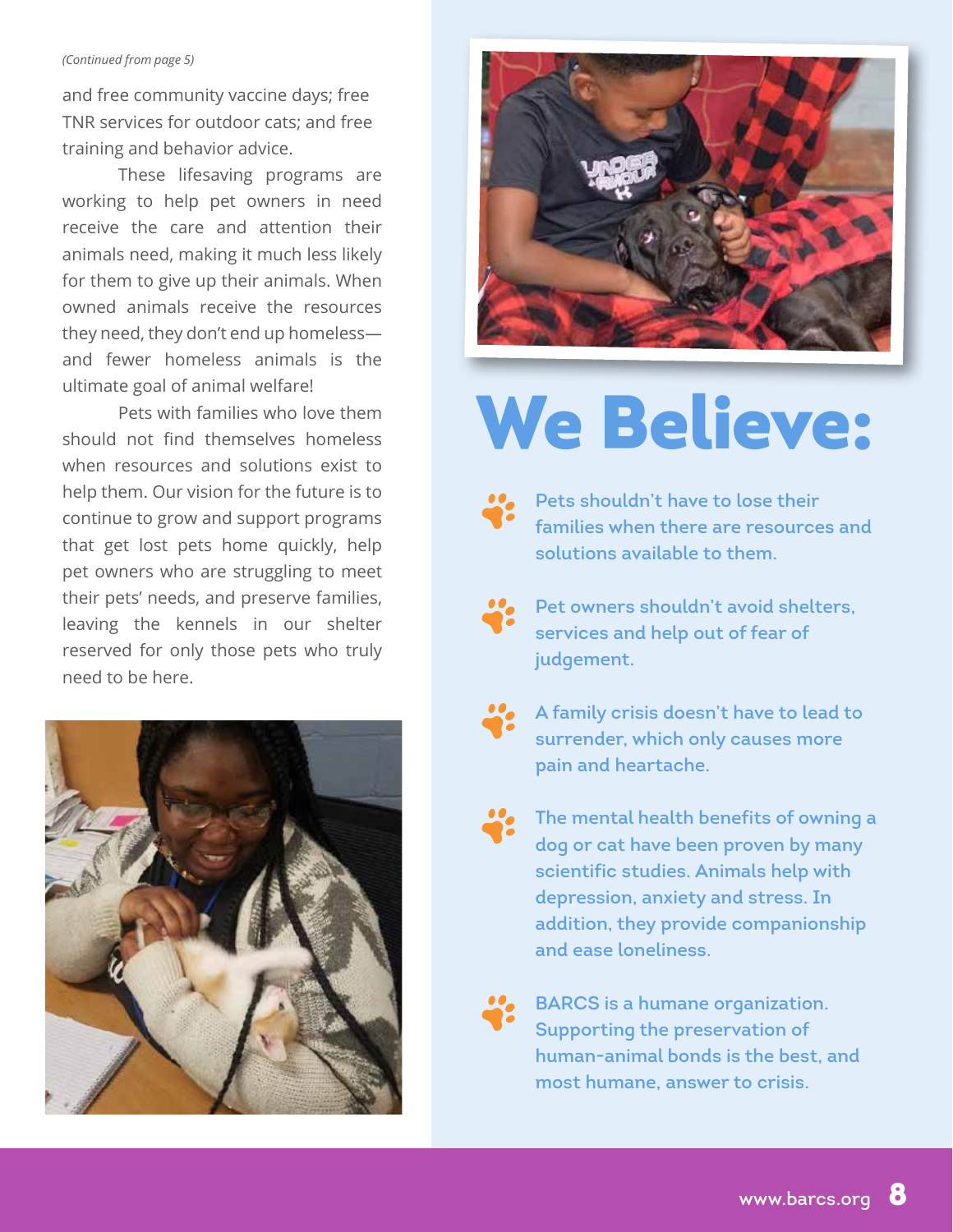## *Saving Lives Against All Odds* 2020 Timeline at BARCS

## **January**



#### BARCS Dog Wedding

On January 25th, Beans<br>help them find homes<br>help them find homes and Angel, two BARCS alum dogs and best friends, were wed at the historic Lord Baltimore Hotel in front of a room of 250 devoted BARCS supporters. Guests canoodled with the kitten bridesmaids and danced the night away. This silly yet elegant fundraiser was the toast of the town and helped us raise critical funds to support our shelter programs.

## **February**

#### Positively Adoptable

At BARCS, we believe in second chances for every animal that comes through our doors, including cats who have tested positive for FIV and FeLV. In February, we announced our new adoption program, Positively Adoptable, which waives adoption fees for FIV+ and FeLV+ cats to help them find homes. In 2020, ## positive cats found homes through this program.





## March

## COVID-19 Stay at

Being an open-admission shelter took on a whole new meaning for BARCS as we continued to take in and serve animals on extremely limited staffing and resources while the world around us was shutting down. As an essential service for homeless animals in Baltimore City and pet owners in need, BARCS would remain open every single day in 2020.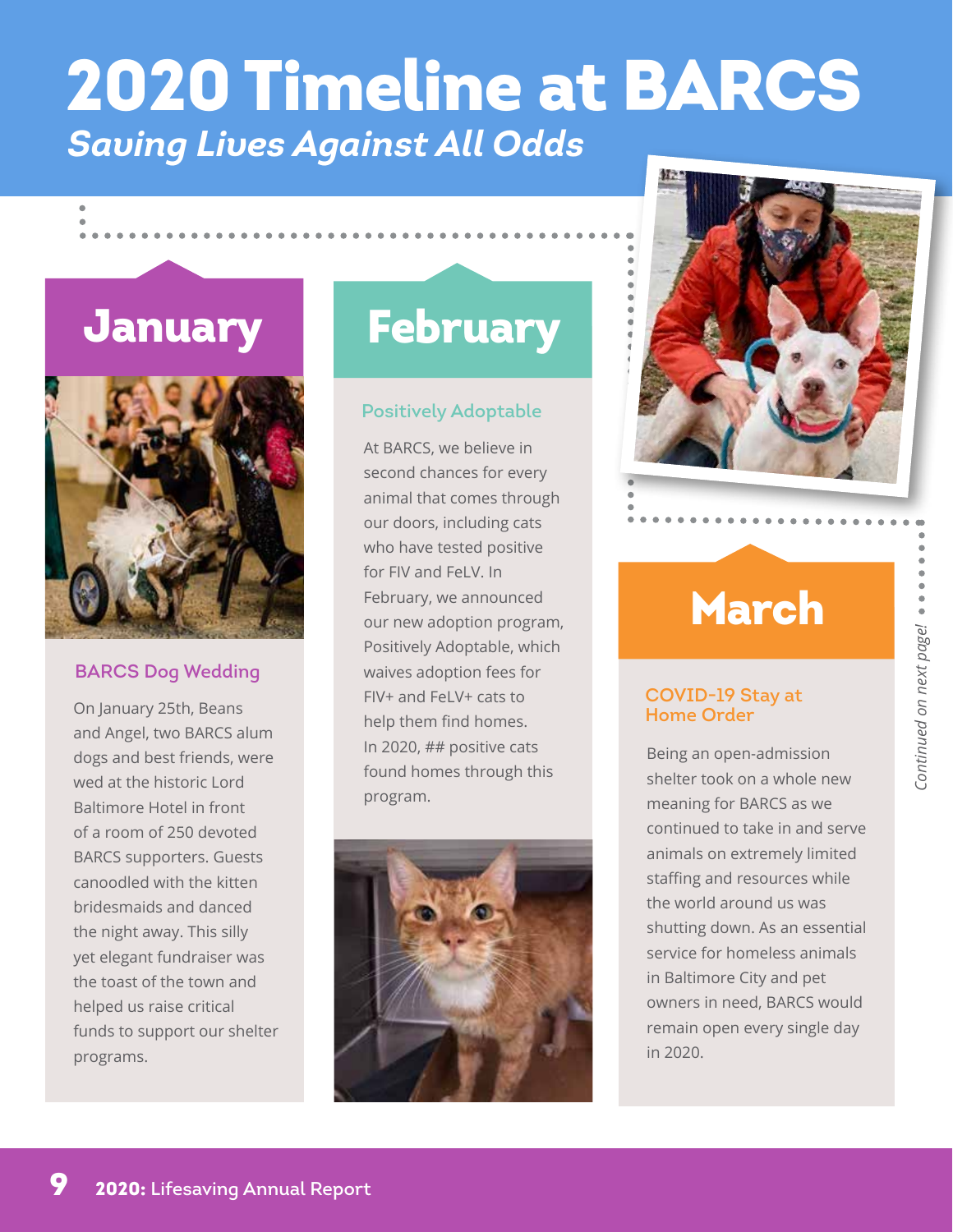*Continued*

Continued •••

 $\bullet$  $\bullet$ 

#### BARCS' Big Moving Day!

On May 5th, BARCS moved into our new shelter home at 2490 Giles Road in Baltimore's Cherry Hill neighborhood. To prepare for our move, we cleared the shelter with the help of adopters and fosters in our community.



#### Saving Lives Against All Odds

At BARCS, our foster program has always been a robust initiative serving as a lifeline for nearly 2,000 animals per year. Prior to the pandemic, the program prioritized foster placement for animals who were underage, had long-term medical needs or otherwise were not thriving in the shelter environment. In 2020, we had to vastly expand our foster placement of healthy and adoptable animals. Doing this allowed us to maintain our lifesaving outcomes by continuing adoptions outside of our shelter walls with minimal human-to-human contact and refocused our sheltering efforts on emergency and specialized cases that needed immediate care within our facility.

# Summer

May



#### BARCStoberfest Goes Virtual

With the inability to gather our annual crowd of 3,000+ pet owners and their pups in Patterson Park, BARCS had to get creative for the 16th annual BARCStoberfest. We did a virtual run and walk, had a carry out beer garden and moved the pumpkin pie eating contest from the stage to Facebook.

#### Community Vaccine Clinic Returns

BARCS was able to resurrect our long-standing, public, low-cost vaccine and microchip clinic after pausing for pandemic safety. Our shelter relocation placed BARCS in a neighborhood where we see our highest animal surrender and animal control impoundment intake. Although we were hampered for the first few months by the pandemic and strict quarantine gathering limitations, we knew that when the time came, we would bring our clinic right to our new backyard—the most impactful place we could be!

Year-End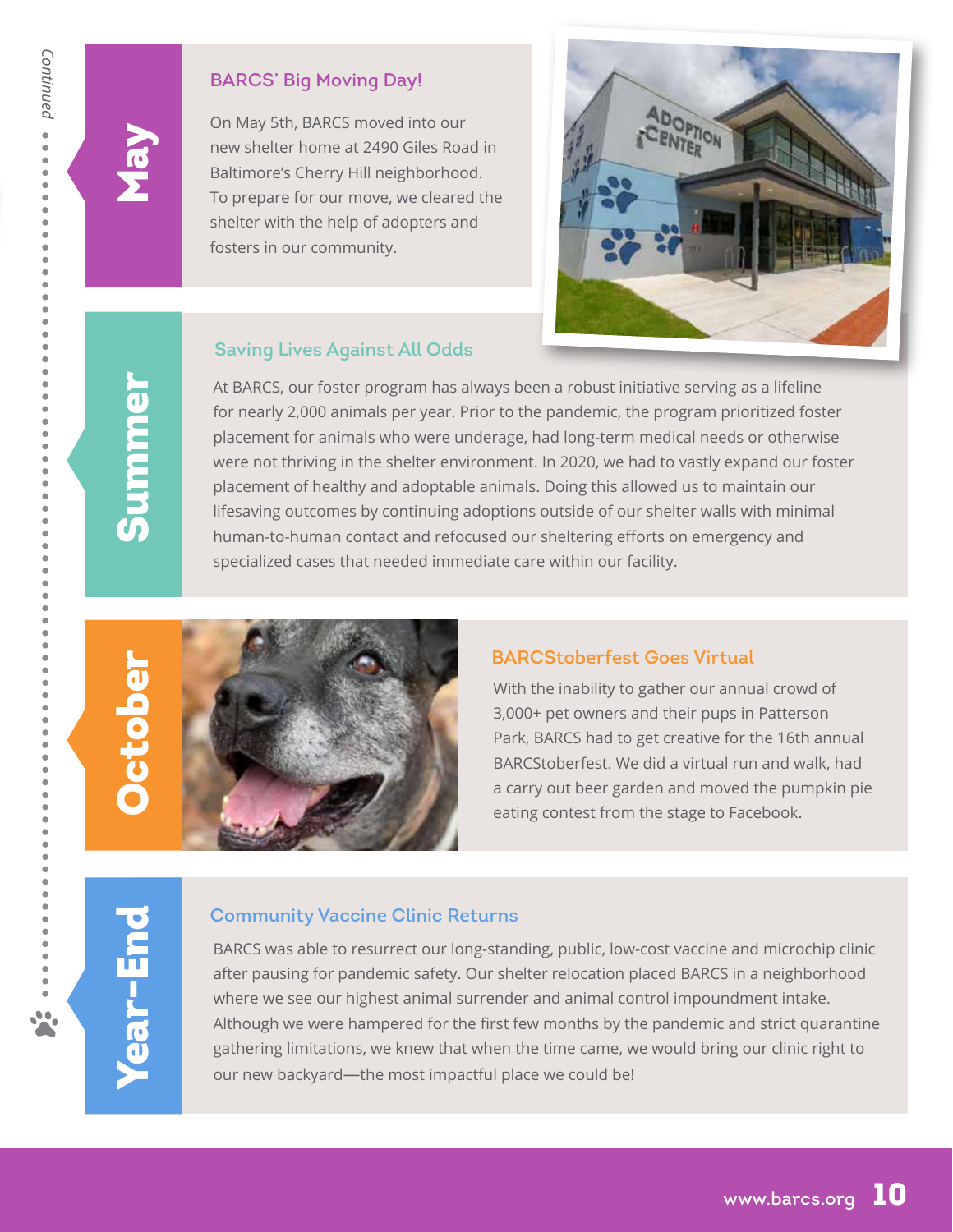# **2020: Lifesaving Annual Report**

## BARCS' Franky Fund Spotlight on:

In 2020, BARCS treated more than 800 animals through the Franky Fund. The pandemic may have put most of the world on pause, but not BARCS. As a nonprofit organization operating as essential service to our community, our doors never closed. That means that animals with emergency and specialized medical needs still came to us every single day. Saving their lives would not have been possible without the growing number of veterinary hospitals we have the privilege of being partnered with. These hospitals and clinics have helped BARCS save the lives of thousands of animals that come through our doors. We would not be able to do what we do without them.

As the BARCS Franky Fund Coordinator, Rachel works directly with our partner veterinary clinics to ensure that animals receive the care they need. Rachel has been with BARCS for 11 years—first as an adoption counselor and then in her current role. Rachel says, "I have worked with

animals in some way my entire life. I have been in several roles at BARCS over the years, but I love being the Franky Fund Coordinator because I get to help so many animals reach a positive outcome—an outcome that may not have been possible without this program."

 In her years at BARCS, Rachel has seen many moving Franky Fund cases. One of her favorites from 2020 was a dog named Donut. In March, Donut was found on the dumping room floor of the Baltimore City trash incinerator. It was only when the frontend loader operator saw the dog move that he stopped his machine to rescue him. The operator found that Donut was alive but unable to get up. He quickly pulled Donut out and to safety. It was a very fortunate

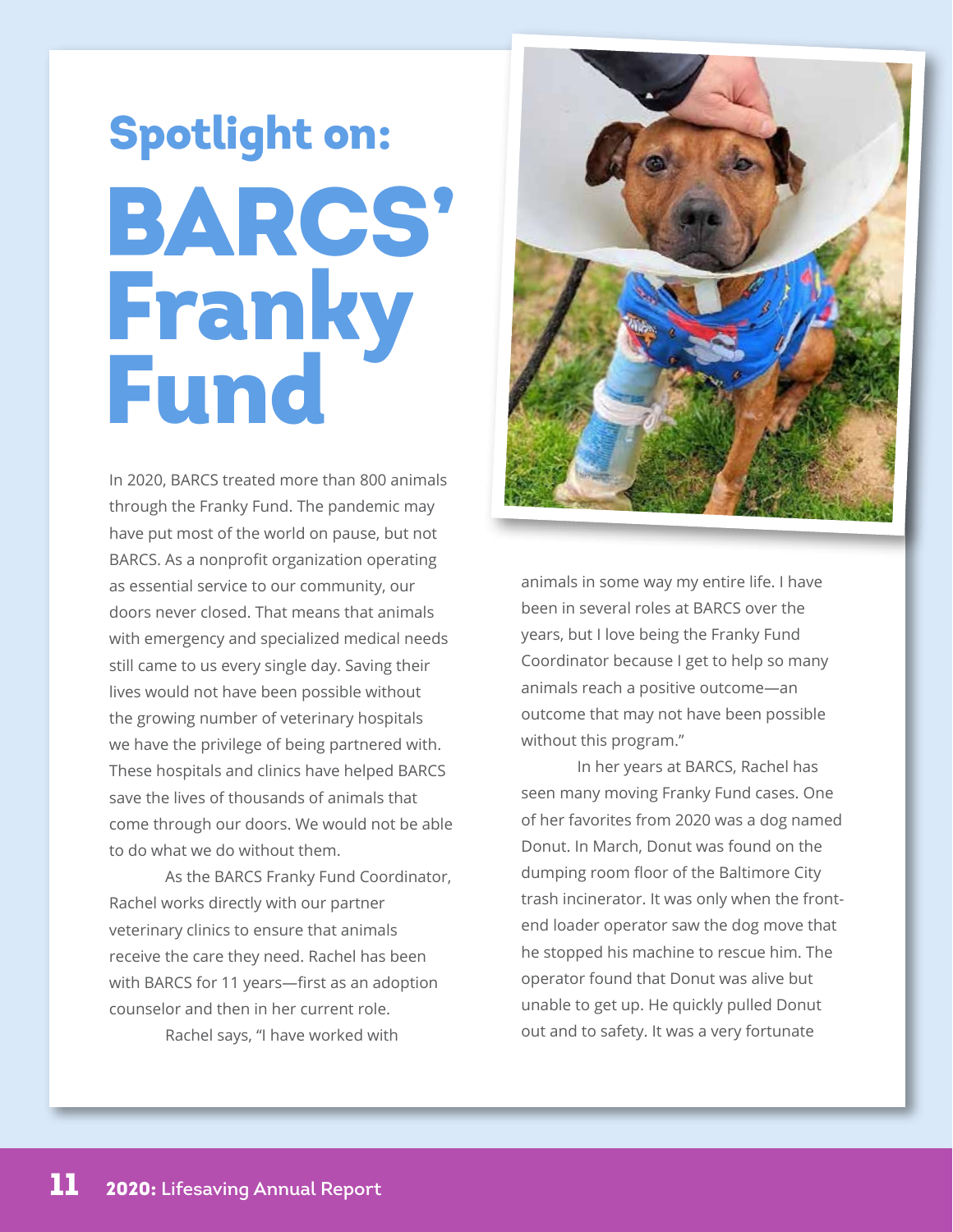circumstance for Donut that he was visible on top of the debris at that moment. His body had multiple cuts and puncture wounds, and he was suffering from severe injuries to his front legs. Donut was rushed to BARCS, where our veterinarian team examined him.

 "While Donut physically looked like he was too far gone, he showed us that he still had hope by wagging his tail and trying to move his face close to ours for comfort," says Rachel. "Everyone who helped him that morning kept talking about how all Donut wanted to do is give kisses." Donut was only at our shelter briefly before being rushed to a partnering Franky Fund clinic ER due to his grave condition.

 Over several months, Rachel coordinated for Donut to have multiple, significant surgeries and followup appointments to heal his legs and restore his ability to walk. All the while, one of Donut's rescuers from the incinerator, Kevin Hagner, couldn't stop thinking about him. Sadly, the day before he helped rescue Donut, his family dog had passed away. He wondered if maybe it was a sign.

 Once Donut was ready, we reunited him with Kevin, and it was love at first sight. Even Donut remembered him, wagging his tail and prancing in a way we had not seen before. Kevin knew that Donut belonged in his family, and so they adopted him.

 Rachel says, "I am incredibly lucky to work with such a caring and generous network of hospital partners through the Franky Fund. They love BARCS' animals like they are their own, and it makes all the difference in the number of animals we are able to save each year."

A big thank you to all who supported the Franky Fund in 2020. Without you, this 100% donor funded program would not exist. It is because of you that hundreds of animals each year are saved, heal and go on to live joyful and fulfilling lives.







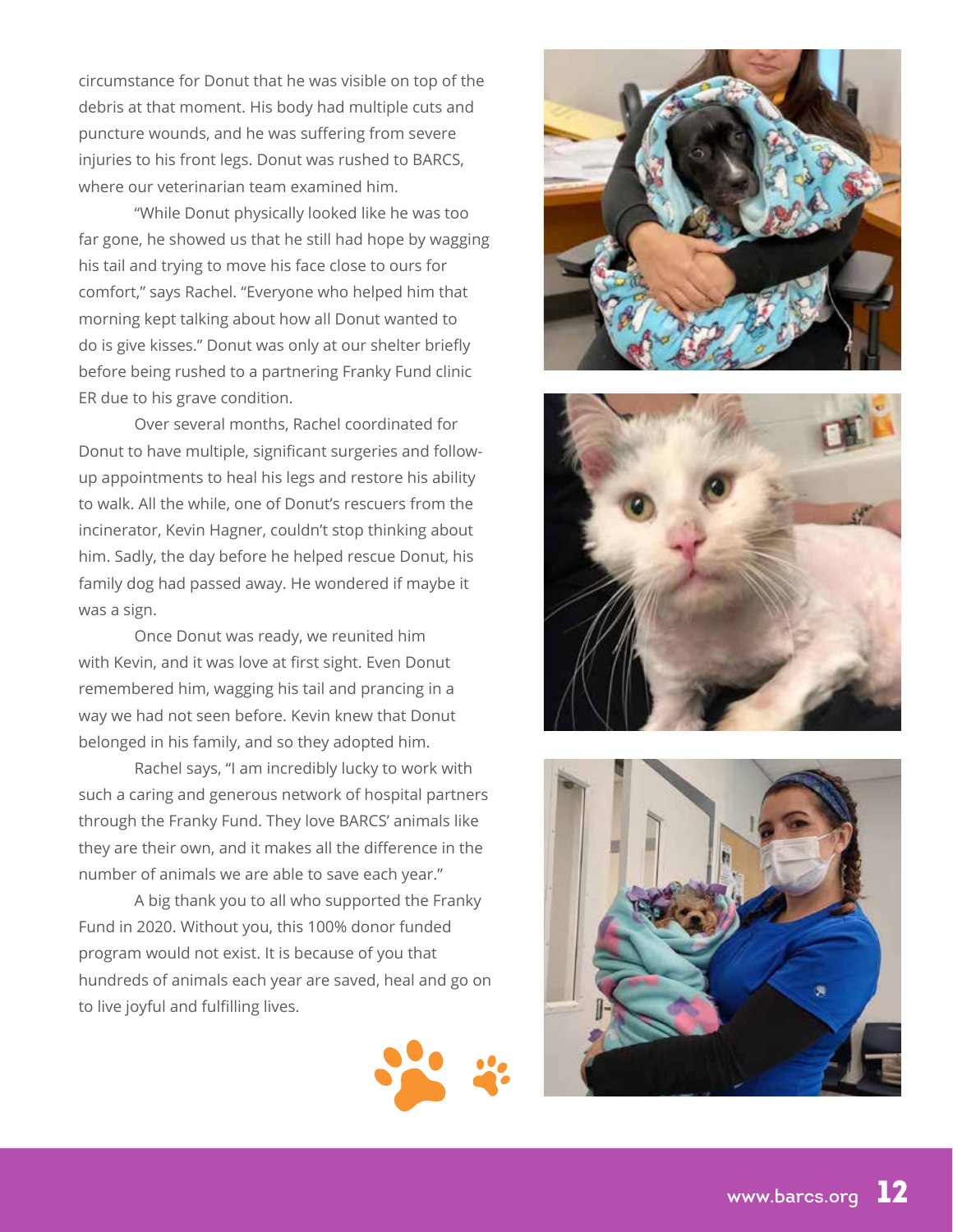# **Hey** Fosters,



With your dedication, BARCS' foster program has always been a robust initiative serving as a lifeline for nearly 2,000 animals per year. Up until the 2020 pandemic, the program prioritized foster placement for animals who were underage, had long-term medical needs, or otherwise were not thriving in the shelter environment. When the pandemic hit, we had to vastly expand our foster placement of healthy and adoptable animals. Doing this allowed us to maintain our lifesaving outcomes by continuing adoptions outside of our shelter walls with minimal human-to-human contact and refocusing our sheltering efforts on emergency and specialized cases that needed immediate care within our facility. We gained hundreds of new foster families

and a large foster-on-deck list who were at the ready to help us ease the number of animals coming into the shelter.

This year, fosters, you not only improved the lives of shelter animals in a very direct way, but you selflessly served our greater community. Whether you were helping a dog learn to love and be loved, watching an injured kitten recover from illness or boarding a pet for a family who came to us in crisis, your care and attention single-handedly changed the lives of animals and families for the better.

You opened not only your hearts but your homes to animals in need. Each of you are passionate, brave, selfless, caring and, most importantly, lifesavers.

Thank you, fosters, for helping BARCS weather the storm in 2020. You not only mean the world to us, but to the thousands of animals who share your homes with you each year.

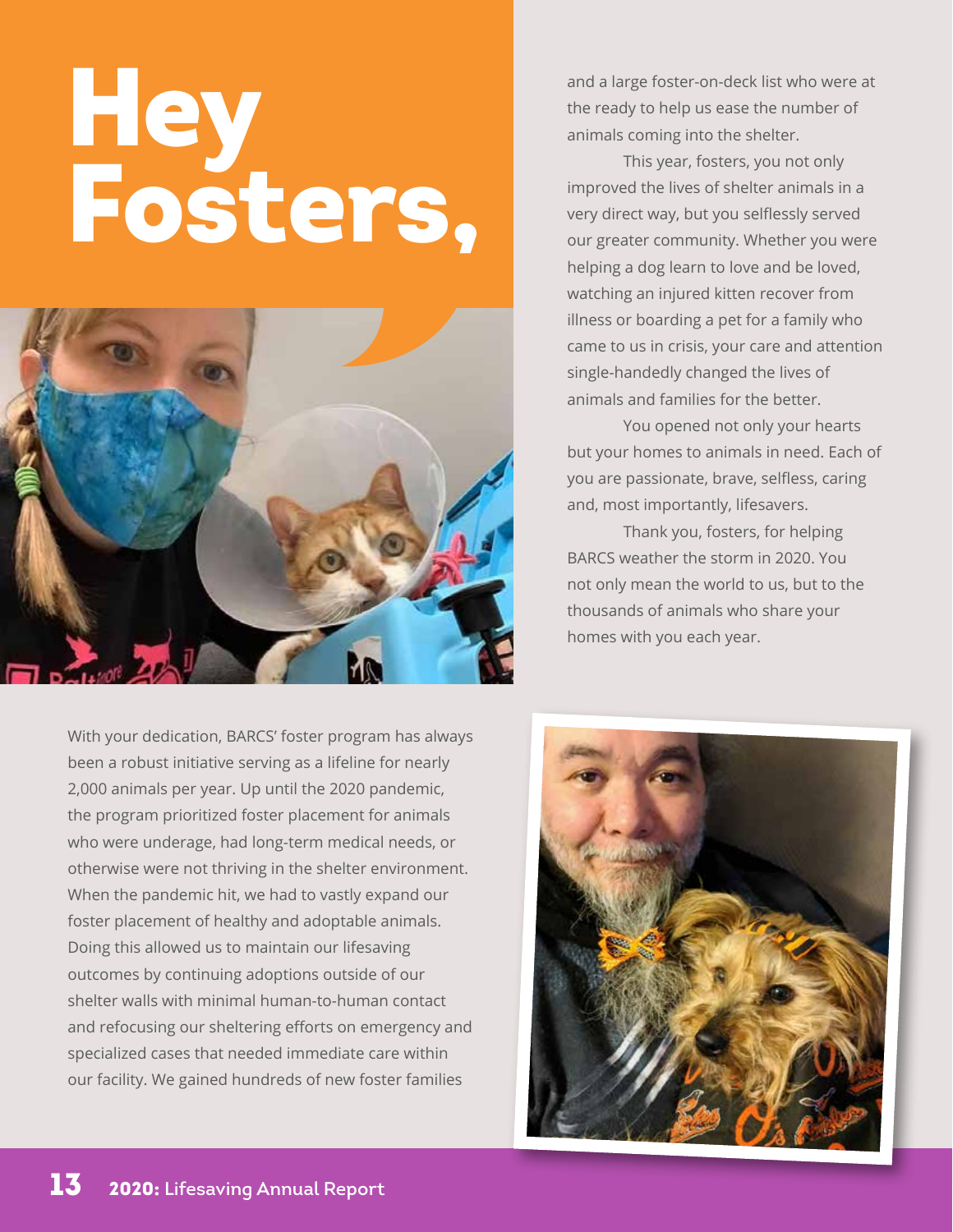## Financial Report Fiscal Year July 1, 2019 to June 30, 2020

## Revenue

- Private Donations: \$2,548,686
- Grant Funding: \$515,170
- Special Events: \$559,617
- Municipal Operating Agreement: \$1,260,836
- Fees for Service:
	- Pet Adoption: \$92,588
	- Baltimore City Pet Licenses: \$112,585
	- Public Clinics: \$15,519
	- Other: \$134,280

#### **Total Revenue: \$5,795,095**

*Additional In-Kind Revenue: \$555,814*

### Expenses

- Staff Salaries and Benefits: \$3,610,446
- Animal Care, Food and Supplies: \$215,267
- Animal Medical Expenses: \$893,497
- Fundraising and Management: \$105,061
- Restricted Expenses: \$65,357
- Administrative: \$172,766

**Total Expenses: \$5,618,208**

#### Revenue Sources FY 2019/2020



#### Revenue Compared to Expense Types: FY 2019/2020 \$5,000,000





## Every Penny Counts

BARCS has focused the majority of our funding on animal care and programs that support saving lives. Since our inception, BARCS' fundraising expenses percentage has remained lower than the industry standard (<20%). This year, our fundraising expenses were just 2%, meaning that for every \$1 you give to BARCS, \$0.98 funds essential programs, supplies and staffing to save lives in our community.